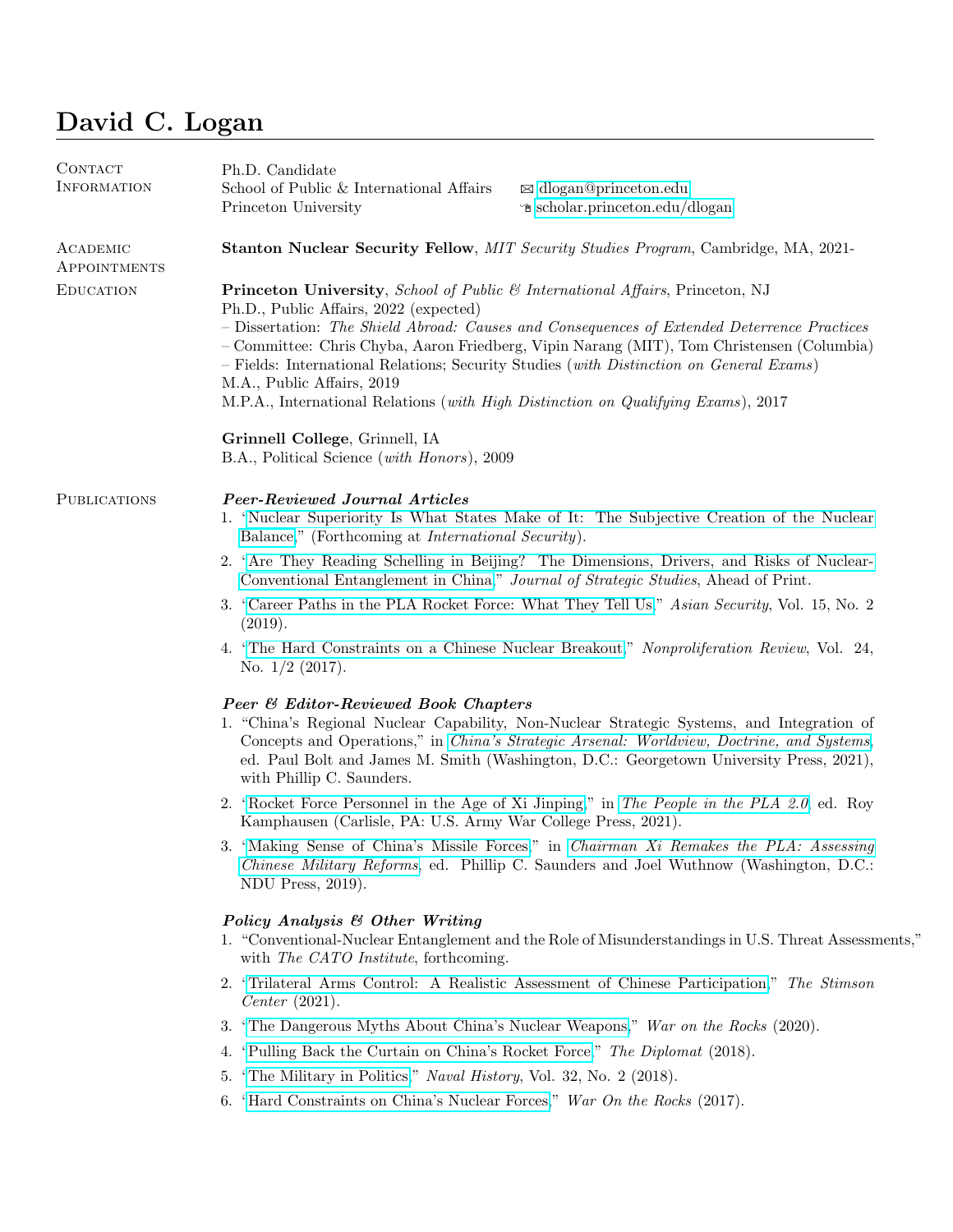- 7. ["The Evolution of the PLA's Red-Blue Exercises,](https://jamestown.org/program/evolution-plas-red-blue-exercises/)" China Brief (2017).
- 8. ["Who Will Command China's New SSBN Fleet?"](https://thediplomat.com/2017/02/who-will-command-chinas-new-ssbn-fleet/) The Diplomat (2017).
- 9. ["China's Future SSBN Command & Control Structure,](https://ndupress.ndu.edu/Media/News/Article/1013472/chinas-future-ssbn-command-and-control-structure/)" National Defense University Press (2016).
- 10. ["Overconfidence in Confidence Building,](https://www.foreignaffairs.com/articles/china/2016-10-06/overconfidence-confidence-building)" Foreign Affairs (2016).
- 11. ["PLA Reforms and China's Nuclear Forces,](https://ndupress.ndu.edu/Media/News/Article/969665/pla-reforms-and-chinas-nuclear-forces/)" Joint Force Quarterly, Vol. 83, No. 4 (2016).
- 12. ["Should Taiwan Fear China's New Rocket Force?"](https://www.policyforum.net/taiwan-fear-chinas-new-rocket-force/) Policy Forum (2016), with Joel Wuthnow.
- 13. ["The Complex and Increasingly Dangerous Nuclear Weapons Geometry of Asia,](https://www.armscontrol.org/sites/default/files/files/TABs/TAB_2016Jul_Nuclear_Geometry_Asia.pdf)" Arms Control Association (2016), with Greg Thielmann.
- 14. ["Drawing a Line Between Conventional and Nuclear Weapons in China,](https://thebulletin.org/2015/05/drawing-a-line-between-conventional-and-nuclear-weapons-in-china/)" Bulletin of the Atomic Scientists (2015).
- 15. ["What if China Develops MIRVs?"](https://thebulletin.org/2015/03/what-if-china-develops-mirvs/) Bulletin of the Atomic Scientists (2015), with Zhao Tong.
- 16. ["Is America About to Launch a New Wave of Proliferation?"](https://nationalinterest.org/commentary/america-about-launch-new-wave-nuclear-proliferation-9611) The National Interest (2013).
- 17. ["China's Mystery Warriors,](https://thediplomat.com/2013/11/chinas-mystery-warriors/)" The Diplomat (2013).
- 18. ["Paths to Modernity,](https://www.foreignaffairs.com/articles/china/2007-11-01/paths-modernity)" Foreign Affairs (2007).
- "Shadow Conflicts in the Shadow of the Bomb: The Link Between Nuclear Weapons and Indirect Conflict," with Kyle Atwell (Under Review)
	- ["The Varied Roads to Armageddon: Unpacking the Use-It-or-Lose-It Dilemma,](https://scholar.princeton.edu/sites/default/files/dlogan/files/logan_david_-_the_varied_roads_to_armageddon_-_july_2020.pdf)" (Working Paper)
	- "Domestic Kindling, International Sparks? When and How Domestic Conditions Influence Foreign Policy Preferences," with [Meir Alkon](https://meiralkon.com/) (Working Paper)
	- "The Shield Abroad: Causes and Consequences of Extended Deterrence Practices," (Book Project, In Progress)
	- "Surveys of Superiority: Experimental Evidence on the Impact of the Nuclear Balance," (In Progress)
	- "Murky Waters: Escalation Risks of Conventional-Nuclear Entanglement in China's Naval Forces," (In Progress)
	- "The Cultural Revolution and the Bomb," with [Joseph Torigian](http://josephtorigian.com/) (Book Project, In Progress)

PRESENTATIONS, CONFERENCES & **BRIEFINGS** 

#### "The U.S., China and Nuclear Deterrence in the Hypersonic Era"

–The Jamestown Foundation, December 2021

#### "Shadow Conflicts in the Shadow of the Bomb: The Link Between Nuclear Weapons and Indirect Conflict," with Kyle Atwell

–American Political Science Association annual conference, Seattle, WA, October 2021 –U.S. Military Academy, West Point, NY, September 2021

#### "China's Nuclear Forces"

–Testified at hearing of the U.S.-China Economic & Security Review Commission, June 2021

#### "U.S. Nuclear Arms Control Goals with China"

–Princeton-Tsinghua-Wuhan Arms Control Seminar, March 2021

## "Surveys of Superiority: Experimental Evidence on the Impact of the Nuclear Balance"

–Stanton Nuclear Security Conference, October 2021

- –Nuclear Security Workshop, The Hertie School, June 2021
- –Project on Nuclear Issues, Center for Strategic & International Studies, December 2020

**ONGOING RESEARCH**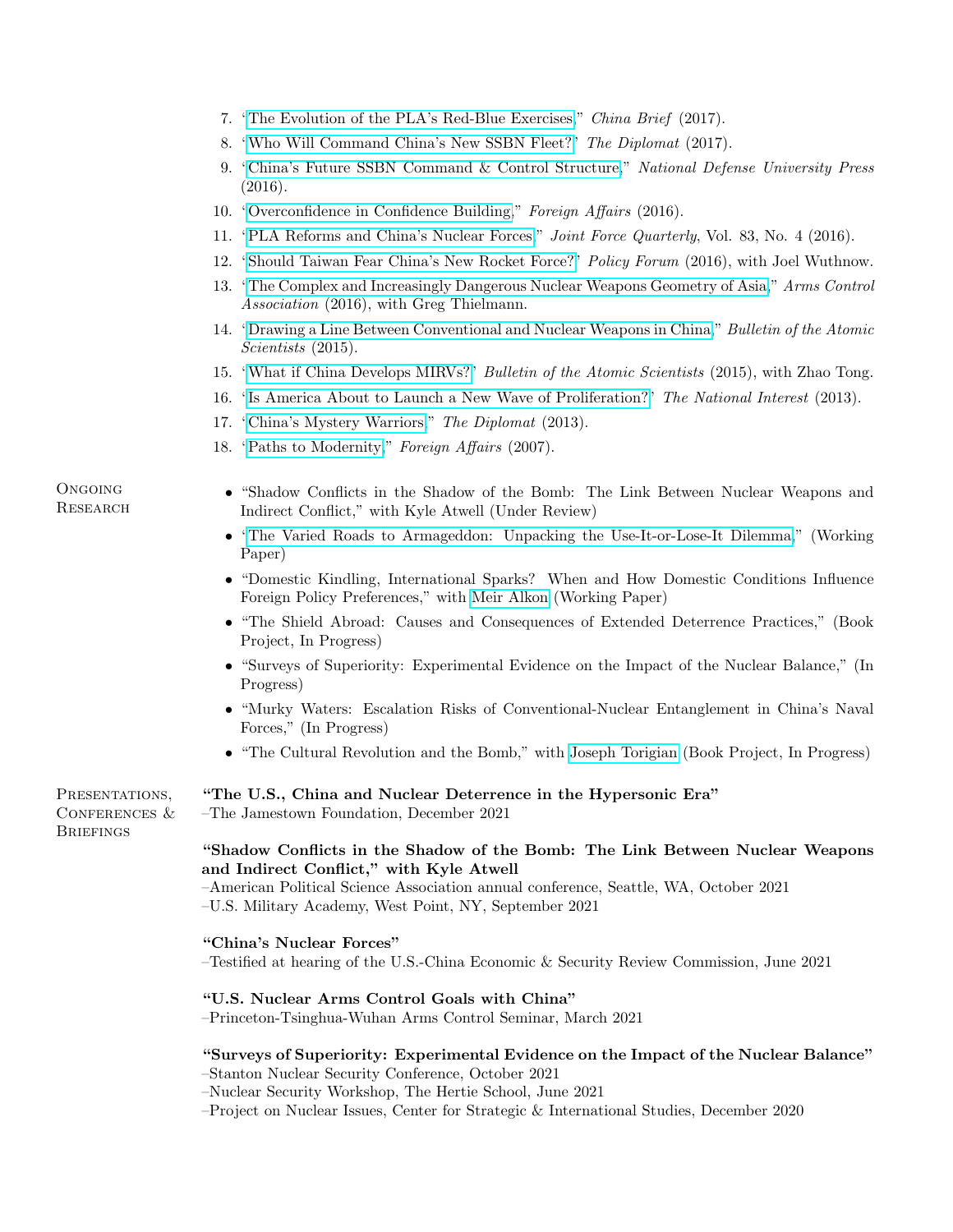#### "China's Capabilities in Disruptive Technologies: Implications and Lessons"

–Centre for Contemporary China Studies, Indian Ministry of External Affairs, October 2020

#### "Escalation, Entanglement, and the PLA Rocket Force"

–Joint Staff, October 2020

–United States Indo-Pacific Command, October 2020

–National Intelligence Council, September 2020

–Defense Threat Reduction Agency, U.S. Defense Department, May 2020

#### "Domestic Kindling and International Sparks: How and When Domestic Dissatisfaction Affects Demand for Aggressive Foreign Policy"

–International Studies Association annual conference, Honolulu, HI, March 2020 (canceled)

#### "Making Sense of China's Missile Forces"

–Defense Threat Reduction Agency, U.S. Defense Department, May 2019

#### "Chairman Xi Remakes the PLA"

–RAND Corporation, May 2019

#### "Rocket Force Personnel in the Age of Xi Jinping"

–The People in the PLA 2.0 Conference, U.S. Army War College, October 2018

#### "Conventional-Nuclear Entanglement in China's Missile Forces"

–Institute for National Strategic Studies, National Defense University, August 2016 –Office of the Deputy Assistant Secretary of Defense for Nuclear and Missile Defense Policy, U.S. Defense Department, July 2016 –Bureau of Intelligence and Research, U.S. State Department, July 2016

### "China's Military Reforms and the Nuclear Forces"

–Taipei Economic and Cultural Representative Office, July 2016

PROFESSIONAL **EXPERIENCE** Office of Net Assessment, Department of Defense, Washington, D.C. Expert Consultant, Fall 2021

> Summer Workshop on the Analysis of Military Operations and Strategy (SWAMOS), Columbia University, New York, N.Y. Participant, Summer 2021

Defense Threat Reduction Agency, Department of Defense, Washington, D.C. Expert Consultant, Fall 2020

Center for the Study of Chinese Military Affairs, National Defense University, Washington, D.C. Research Intern, Summer 2016

Arms Control Association, Washington, D.C. Research Assistant, 2015-2016

Carnegie-Tsinghua Center for Global Policy, Beijing, China Young Ambassador & Global Policy Intern, 2014-2015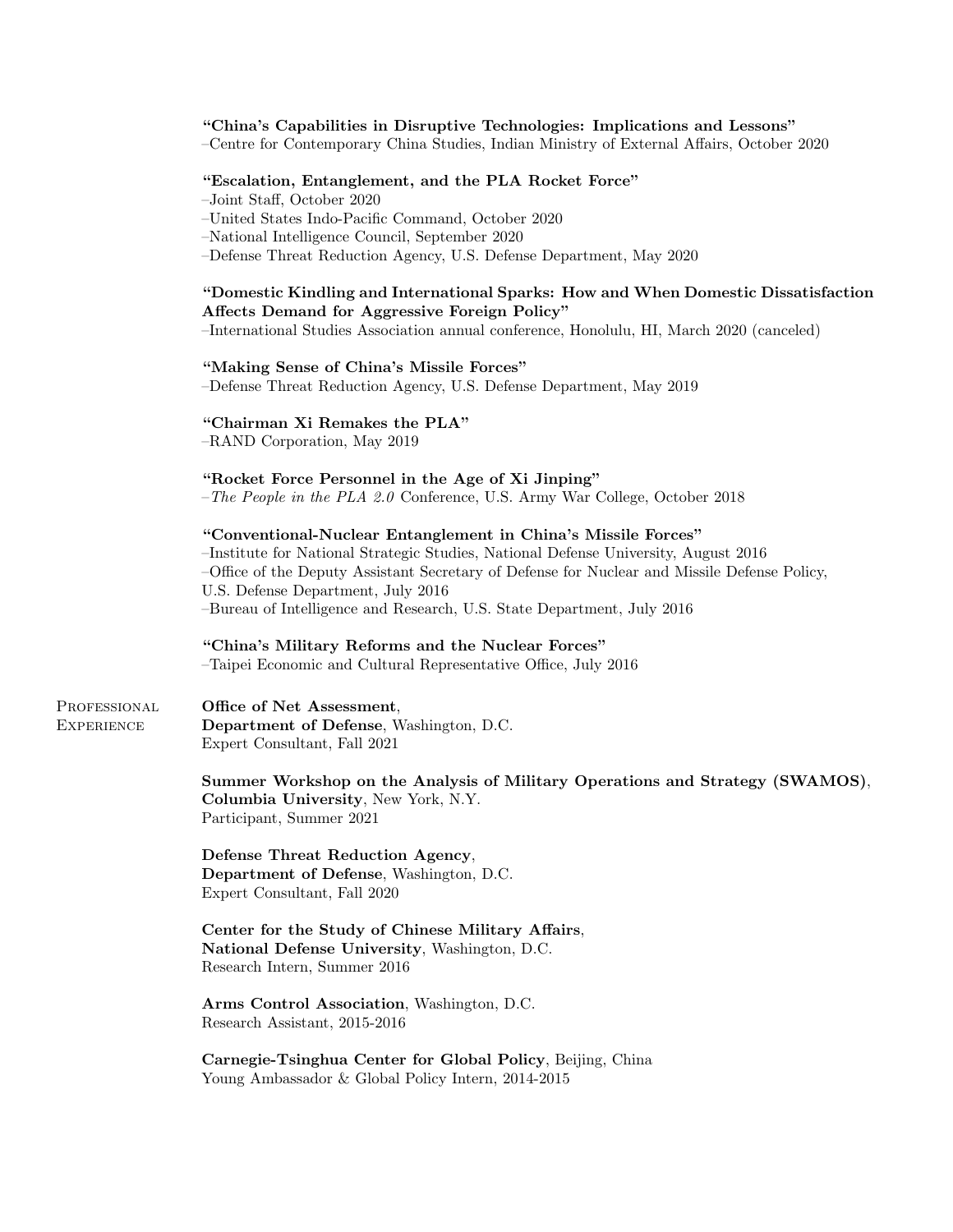|                                                                                                                                                                                                                                                                                         | Princeton-in-Asia, Shenyang, China<br>Post-Graduate Fellow, 2012-2014                                                                                                                                                                        |                                                                                                                                                                                                                                                                                |  |  |
|-----------------------------------------------------------------------------------------------------------------------------------------------------------------------------------------------------------------------------------------------------------------------------------------|----------------------------------------------------------------------------------------------------------------------------------------------------------------------------------------------------------------------------------------------|--------------------------------------------------------------------------------------------------------------------------------------------------------------------------------------------------------------------------------------------------------------------------------|--|--|
| LEADERSHIP &<br><b>SERVICE</b>                                                                                                                                                                                                                                                          | Manuscript Reviewer: RUSI Journal, War On the Rocks, Center for Strategic & International<br>Studies, Quincy Institute for Responsible Statecraft, Journal of Strategic Studies                                                              |                                                                                                                                                                                                                                                                                |  |  |
|                                                                                                                                                                                                                                                                                         | Princeton-Tsinghua-Wuhan Arms Control Seminar<br>Participant, <i>Track-2 Dialogue on U.S.-China Security Relationship</i> , 2020-current<br>Center for International Security Studies<br>Director, Strategic Education Initiative, 2018-2019 |                                                                                                                                                                                                                                                                                |  |  |
|                                                                                                                                                                                                                                                                                         |                                                                                                                                                                                                                                              |                                                                                                                                                                                                                                                                                |  |  |
|                                                                                                                                                                                                                                                                                         | <b>TEACHING</b><br><b>EXPERIENCE</b>                                                                                                                                                                                                         | <b>Science and Global Security</b><br>Spring 2020<br>Preceptor, School of Public & International Affairs, Princeton University, Princeton, NJ<br><i>Instructor:</i> Alexander Glaser<br>Received student rating of $4.68/5.00$ , compared to department average of $4.11/5.00$ |  |  |
| <b>International Relations of East Asia</b><br>Spring 2018<br>Preceptor, School of Public & International Affairs, Princeton University, Princeton, NJ<br><i>Instructor</i> : Tom Christensen<br>Received student rating of $4.76/5.00$ , compared to department average of $3.60/5.00$ |                                                                                                                                                                                                                                              |                                                                                                                                                                                                                                                                                |  |  |
| Summer 2017<br>Policy Writing & Analysis<br>Instructor, Junior Summer Institute, Princeton University, Princeton, NJ<br>Received 100% positive student reviews, 85% rated course as "Excellent" or "Very Good"                                                                          |                                                                                                                                                                                                                                              |                                                                                                                                                                                                                                                                                |  |  |
| English Conversation & Debate<br>2012-2014<br>Instructor, <i>English Department</i> , <i>Northeastern University</i> , Shenyang, China<br>Awarded Best Foreign Teacher as selected by group of students and faculty                                                                     |                                                                                                                                                                                                                                              |                                                                                                                                                                                                                                                                                |  |  |
|                                                                                                                                                                                                                                                                                         | <b>United States History</b><br>2009-2012                                                                                                                                                                                                    |                                                                                                                                                                                                                                                                                |  |  |
|                                                                                                                                                                                                                                                                                         | Teacher, Lusher Charter School, New Orleans, LA<br>Taught at then-Title I (low-income) public school. Increased student test scores to highest level in<br>the state. Created and coached first middle school debate team                    |                                                                                                                                                                                                                                                                                |  |  |
| SELECTED AWARDS,                                                                                                                                                                                                                                                                        | • 2021: MIT Stanton Nuclear Security Fellowship                                                                                                                                                                                              |                                                                                                                                                                                                                                                                                |  |  |
| GRANTS &                                                                                                                                                                                                                                                                                | 2021: Belfer Center Stanton Nuclear Security Fellowship (declined)<br>$\bullet$                                                                                                                                                              |                                                                                                                                                                                                                                                                                |  |  |
| <b>FELLOWSHIPS</b>                                                                                                                                                                                                                                                                      | 2020: Center for International Security Studies Graduate Research Grant                                                                                                                                                                      |                                                                                                                                                                                                                                                                                |  |  |
|                                                                                                                                                                                                                                                                                         | 2019: Center for International Security Studies Research Fellowship                                                                                                                                                                          |                                                                                                                                                                                                                                                                                |  |  |
|                                                                                                                                                                                                                                                                                         | 2019: Princeton East Asian Studies Research Grant<br>$\bullet$                                                                                                                                                                               |                                                                                                                                                                                                                                                                                |  |  |
|                                                                                                                                                                                                                                                                                         | 2018: Research in Experimental Social Science Research Grant                                                                                                                                                                                 |                                                                                                                                                                                                                                                                                |  |  |
|                                                                                                                                                                                                                                                                                         | 2018: Center on Contemporary China Graduate Research Grant                                                                                                                                                                                   |                                                                                                                                                                                                                                                                                |  |  |
|                                                                                                                                                                                                                                                                                         | 2018: Princeton Institute for International and Regional Studies Graduate Fellowship<br>٠                                                                                                                                                    |                                                                                                                                                                                                                                                                                |  |  |
|                                                                                                                                                                                                                                                                                         | 2018: Sasakawa Young Leaders Fellowship                                                                                                                                                                                                      |                                                                                                                                                                                                                                                                                |  |  |
|                                                                                                                                                                                                                                                                                         | 2018: Princeton Institute for International and Regional Studies Graduate Fellowship                                                                                                                                                         |                                                                                                                                                                                                                                                                                |  |  |
|                                                                                                                                                                                                                                                                                         | • 2018: Center for International Security Studies Research Fellowship                                                                                                                                                                        |                                                                                                                                                                                                                                                                                |  |  |
|                                                                                                                                                                                                                                                                                         | • 2017: China and the World Program Research Fellowship                                                                                                                                                                                      |                                                                                                                                                                                                                                                                                |  |  |